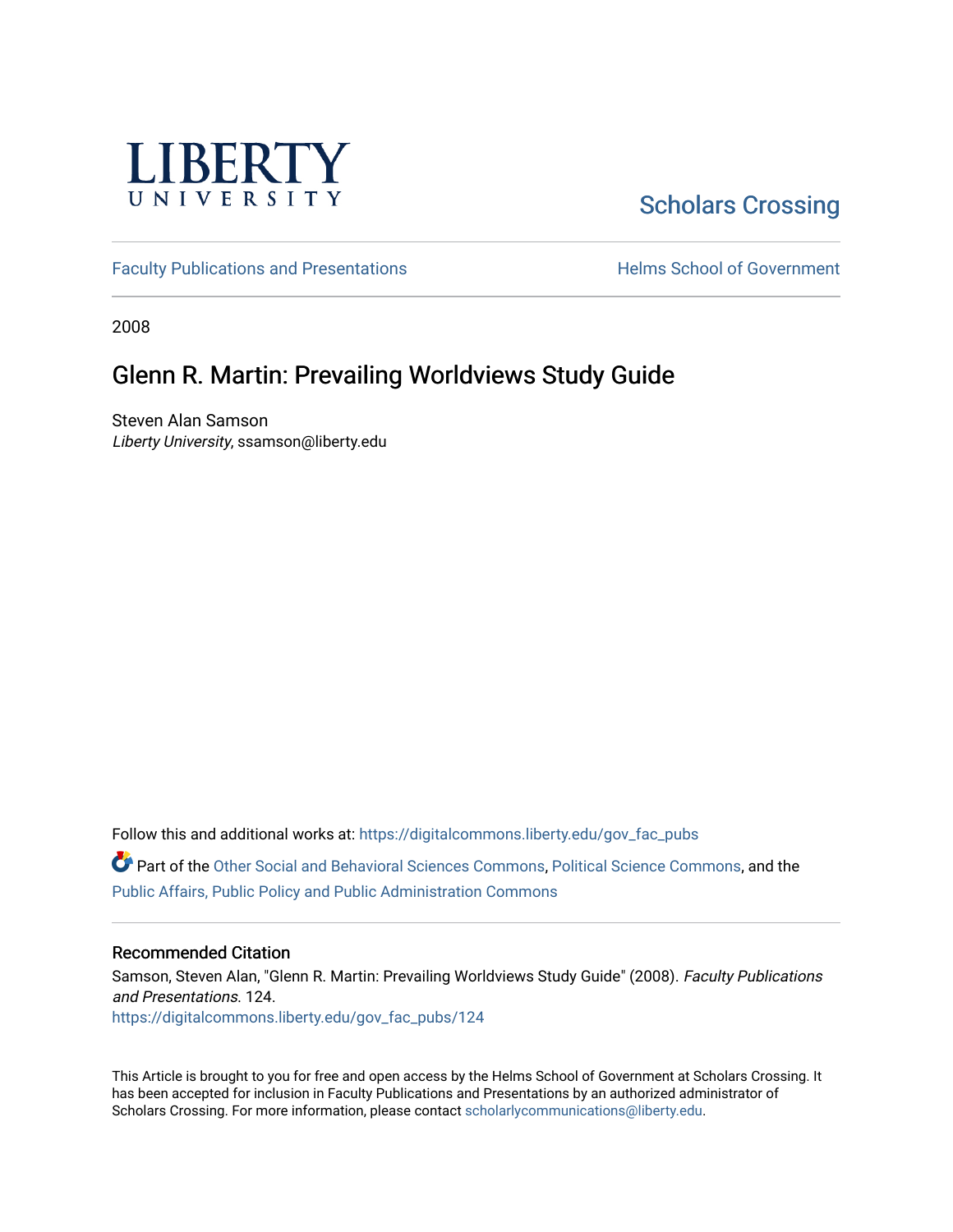# **GLENN R. MARTIN: PREVAILING WORLDVIEWS STUDY GUIDE, 2008 Steven Alan Samson**

## **INTRODUCTION**

### **Study Questions**

- 1. Dr. Martin begins with a reference to Richard Weaver's *Ideas Have Consequences* (1948) and Prov. 23:7: "As a man thinketh so is he." If you think about it, a similar expression is "You are what you eat." So much of life revolves around mealtime: the communion we share with others as well as the words of God we consume.
- 2. Dr. Martin notes that there are few original thinkers or true leaders. These he calls the **prime movers**. What makes them leaders? What are the two intellectual/moral errors into which most people fall?
- 3. What story does Dr. Martin tell about himself? How did he learn the importance of a Biblical Christian worldview approach to understanding God's world? The political theorist and philosopher J. Budziszewski also tells his own story, very movingly. It may be found in the Preface to *The Revenge of Conscience*, a book that is now out of print, but you may read the classic account of his "Escape from Nihilism" on-line at the following link. Read the first three paragraphs and see if he draws you in. [http://www.leaderu.com/real/ri9801/budziszewski.html.](http://www.leaderu.com/real/ri9801/budziszewski.html)

#### **Review**

prime movers

## **CHAPTER ONE: WHAT IS A PREVAILING WORLDVIEW OR PARADIGM?**

Here Dr. Martin begins to introduce the grammar of a worldview approach. Grammar is the first component of the **trivium** (three ways), a late classical/early medieval curriculum (developed by Boethius) that also included dialectic and rhetoric. Together with the addition of the quadrivium (four ways) – comprised of arithmetic, geometry, astronomy, and music – they composed the traditional **liberal arts** curriculum.

- 1. What are the three components of a worldview? The first primary question may be called the **cosmological** question. It asks: Why is there something instead of nothing? The second may be called the **anthropological** question. It asks: What is man? (Ps. 8:4; Job 7:17)
- 2. What are the four subsidiary philosophical questions? a) What are the alternative starting points of the **ontological question**? This question has to do with *Being*: with what is and what is real. More personally, it asks: Who am I? b) What are three ways of addressing the **epistemological question**? This question deals with *Knowing*. What is the difference between rationality and rationalism? c) The **axiological question** deals with ultimate value: What is Good? What are three ways of addressing this question? Pilate expressed skepticism and disdain when he asked: What is truth? Finally, d) what are the two most important approaches to the **teleological question**? This has to do with ends, goals, purposes, and destiny.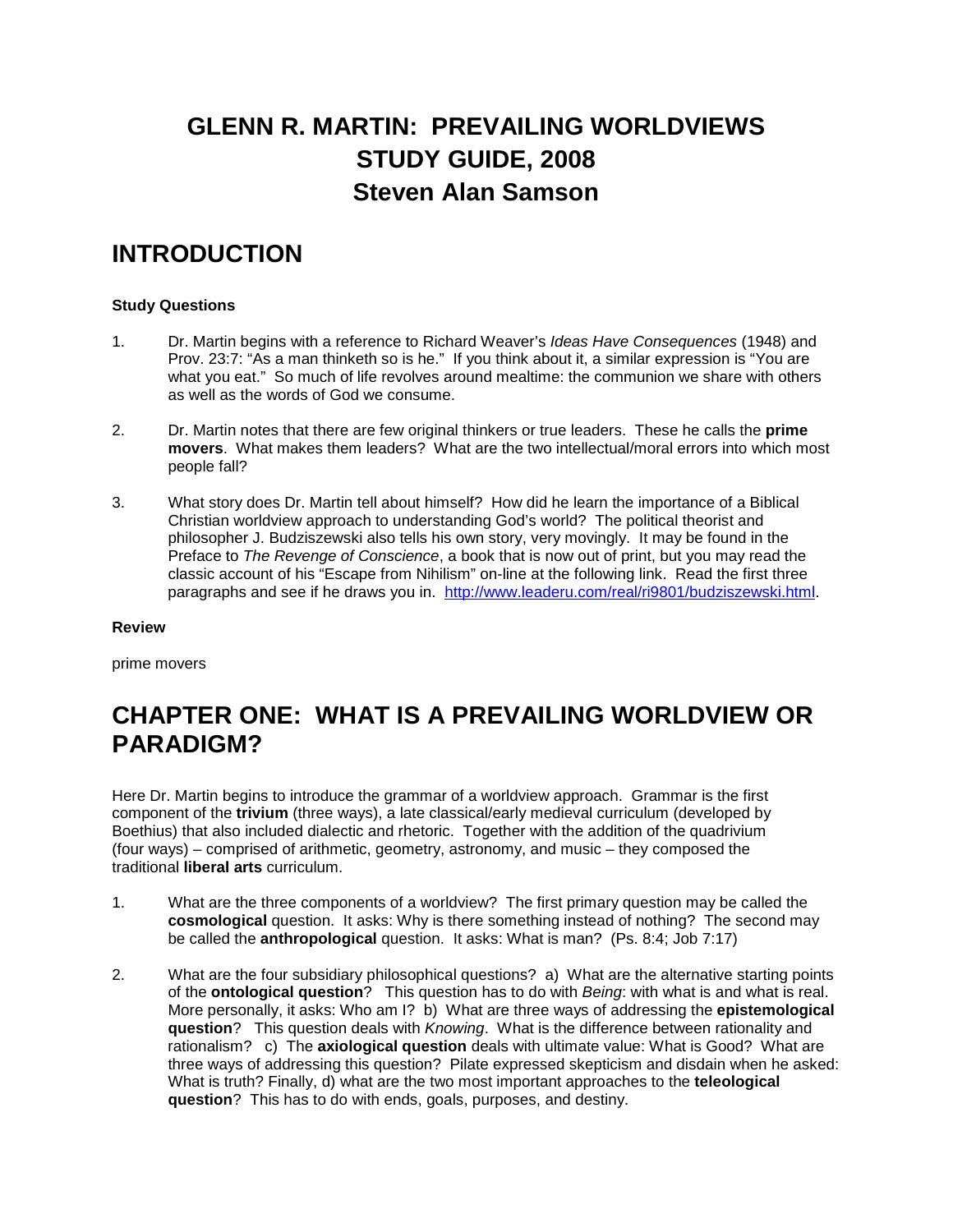- 3. The third primary question has to do with the **institutional structure and procedure** of the worldview. What are the seven areas (or the dimensions in which operate) within the institutional spectrum? Others can be identified, but these seven are useful to keep in mind. If we are truly free, what are the spheres of authority and action in which "live and move and have our being"?
- 4. How do the answers provided by a worldview determine its institutional structure and procedure? In specific terms, how does a Biblical Christian worldview differ from a naturalistic one with regard to each of the four subsidiary philosophical questions?
- 5. What are three characteristics of a worldview? Ideally, they express whatever faith or ultimate concern anchors our lives, but they also prove untrustworthy and ultimately unsatisfying. Both St. Augustine and Blaise Pascal wrote of a God-shaped vacuum in our lives that draws us to Him.
- 6. Identify four levels of application of a worldview. Practically speaking, these levels represent a hierarchy that begins with the theorists, followed by the implementers, the popularizers, and finally the people themselves.

#### **Review**

ontological epistemological axiological exports existence axiological electrom civil-social exists and civil-<br>
existence institutional spectrum civil-social ecclesiastical educational educational legal economics aesthetics international politics economics characteristics of worldviews levels of application

institutional spectrum

## **CHAPTER TWO: THE BIBLICAL CHRISTIAN WORLDVIEW: REFORMATION RESTATEMENT, 1517-1688**

### **Study Questions**

- 1. What made the Protestant Reformation a "counter-revolution?" What is the difference between **heresy** (*e.g.*, Tit. 3:9) and **apostasy** (2 Tim. 2:14-19)? In what did the apostasy (subtraction from doctrine) of Renaissance Humanism consist?
- 2. What are the three basic **presuppositions**? How may the offices of priest, king, and prophet be distinguished from each other? To which office does the dominion mandate belong? The knowledge of the Truth? Access to God? Epistemological relativity undermines which office? Why does the assumption that everything is normal pose a terrible dilemma? What is the true starting place in order to understand anything? [Despite their differences, Gordon Clark, Cornelius Van Til, and Francis Schaeffer were all noted for their *presuppositional apologetics*].
- 3. Why is the institutional arrangement of a **holy commonwealth** and a **covenantal order** so important? How does a covenantal order differ from a mere contractual order? [The idea of a social contract may be secular (as it was for Hobbes, Locke, and Rousseau) or it may be Christian (as it was for the earlier Puritans)]. Why do we need the Bible? How does Biblical Christianity differ from a mere **religion**? [Religion is derived from a Latin root that means to bind together and refers to a "civil" or secular religion].
- 4. Identify three covenants, personal or corporate, within the covenantal order. What is the **sovereignty** of God? What is meant by the **depravity** of man? What are some consequences of abandoning the supernatural and absolutizing this age? What is the good news?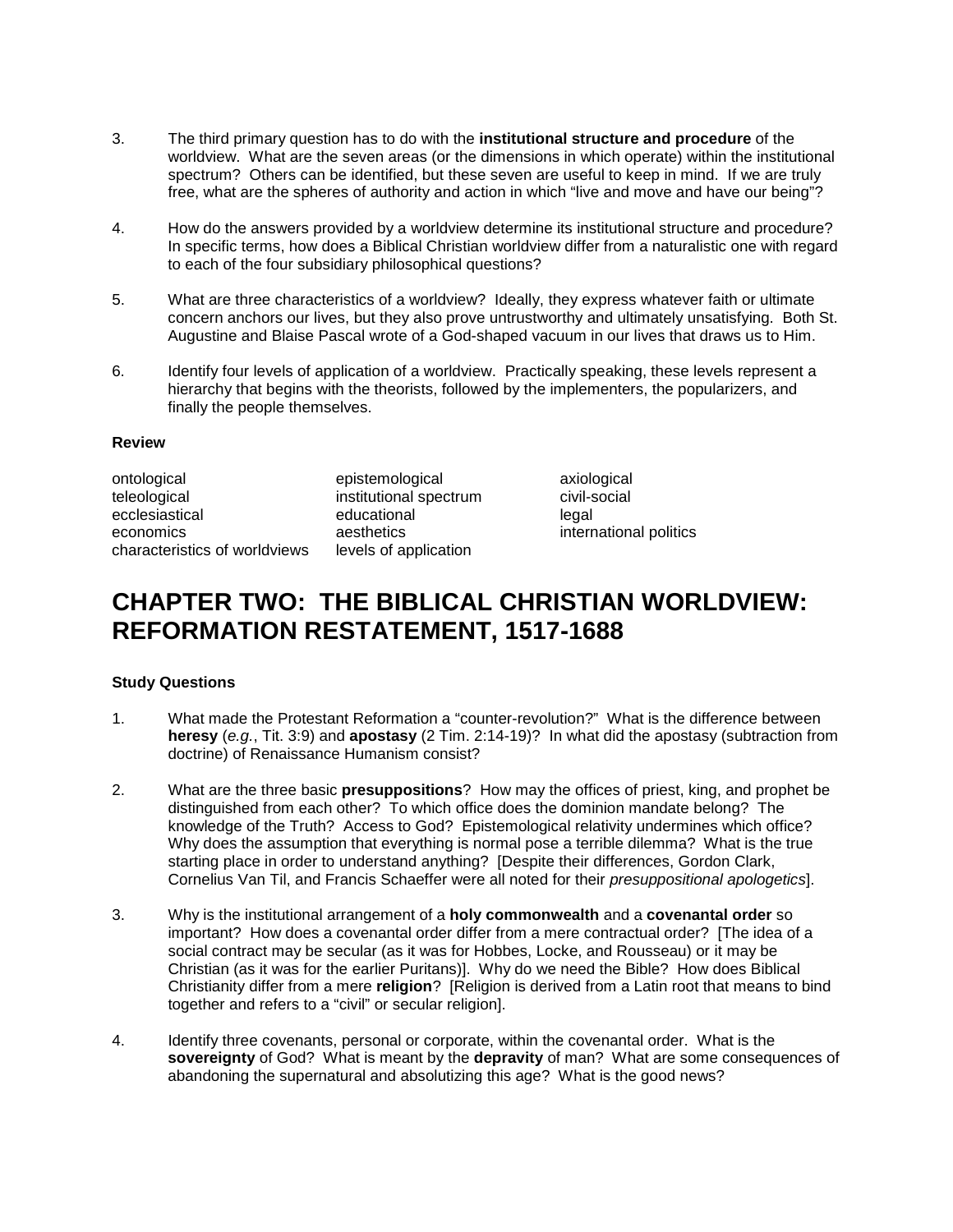### **Review**

heresy apostasy apostasy presuppositions<br>three offices holy commonwealth covenantal order holy commonwealth religion sovereignty sovereignty depravity

## **CHAPTER THREE: THE BIBLICAL CHRISTIAN WORLDVIEW: INSTITUTIONAL STRUCTURE AND PROCEDURE**

#### **Study Questions**

- 1. Beginning with a mastery of the rudiments, what are the three objectives of a Biblical Christian **education**? What does it mean to say that "the law of God is written upon our hearts?" (Prov. 3:3, Jer. 31:33, 2 Cor. 3:2). What makes government a gift of God? Why is the dichotomy between sacred and secular a false distinction? What worldview is characterized by **reverence**? By **relevance**? Why is a separation of institution important? Church and state are both ministries [both are under God's sovereignty; magistracy implies mastery and majesty].
- 2. What are the two alternatives if there is no sovereign God? This is illustrated in the following:

### **ROUSAS J. RUSHDOONY: THE RELATIONSHIP OF MAN TO LAW**

- I. Law is enacted morality or procedural thereto.
- II. Morality, and hence law, rests upon religion.
- III. The source of a culture's law is its god.

Possible relationships of man to law:

| Man Under Law                                                                            | Man Over Law                                                                                          | Man Apart from Law                                                               |
|------------------------------------------------------------------------------------------|-------------------------------------------------------------------------------------------------------|----------------------------------------------------------------------------------|
| 1. God is the source of<br>law. Man and all his<br>institutions are under law.           | 1. Man in the state is<br>the source of law. The<br>state is the divine ex-<br>pression of man's law. | 1. Anarchism. Man recognizes<br>no law apart from himself. Man<br>is his own god |
| 2. Law is ministerial,<br>not legislative.                                               | 2. Law is man's crea-<br>tion. Constitutions can-<br>not bind man.                                    | 2. Man's responsibility is to<br>break the shackles of law.                      |
| 3. Liberty is under law.<br>God fulfills law.                                            | 3. Liberty means state<br>law.                                                                        | 3. Liberty means no law.<br>Antinomianism.                                       |
| 4. The purpose of law<br>is justice.                                                     | 4. The purpose of law<br>is salvation. The state<br>is man's savior.                                  | 4. Lawlessness means<br>salvation.                                               |
| 5. The state is restricted<br>to justice, and govern-<br>ment is more than the<br>state. | 5. Government equals<br>the state.                                                                    | 5. Government equals man<br>alone.                                               |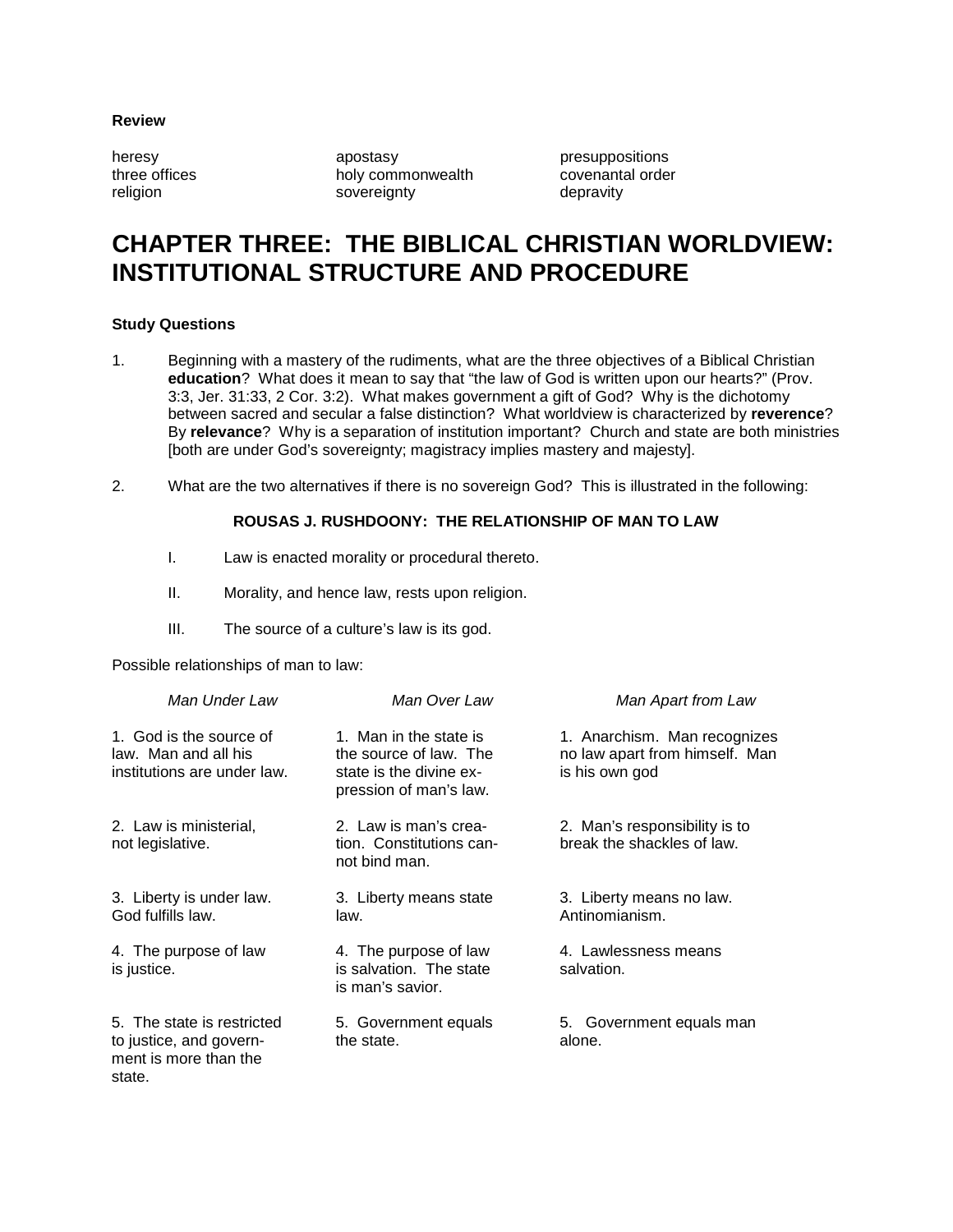Rousas John Rushdoony, Politics of Guilt and Pity. Fairfax, VA: Thoburn Press, 1976 [1970], pp. 151-52.

What are the consequences of denying the sovereignty of God? What are the two logical conclusions of state sovereignty? Where does despising and denying government lead?

- 3. If Biblical Christianity favors the development of Constitutional Government and Free Enterprise, what important qualifications must be added to this observation? How should the **Eighth Commandment** guide our thinking? Who is responsible for establishing just prices? How do unjust prices and unjust wages distort the market? In the reading from Bastiat's *The Law*, we will see illustrated how injustice can be compelled as a way of life, as in the case of a **planned economy**.
- 4. How has the concept of work (*weorc*=act, deed, work) evolved from worship (*weorthscipe*=honor, dignity, reverence) to a form of slavery? How have Rationalism and Process Philosophy demoted the value of work? What are we to seek first before we may expect to be blessed by the overflow (superfluity) of God's abundance? What is the place of punishment for a refusal to work? What is the place of Christian **charity**? What are **tithes** and **offerings**? What are the consequences of substituting a welfare state for Biblical Christian charity? Why is the Biblical Christian unalterably opposed to the welfare state system? According to Tom Rose, would we need one if all professing Christians tithed?
- 5. Identify some of the consequences of institutionalizing the Biblical Christian worldview?

### **Review**

objectives of Biblical Christian education reverence and relevance<br>
Eight Commandment planned economy charity Eight Commandment planned economy charity tithes offerings

## **CHAPTER FOUR: THE RATIONALIST WORLDVIEW: ENLIGHTENMENT FORMULATION, 1600-1800**

### **Study Questions**

- 1. Where are the intellectual roots of the **Enlightenment** (the so-called Age of Reason in France, England, and Germany in particular)? What was the epistemological shift that Enlightenment thinkers promoted? How does the Biblical Christian view differ? What did **Copernicus** get wrong? What do the Biblical concepts of **eternity** and **infinity** reveal?
- 2. What did Sir **Isaac Newton** do following his work on the laws of nature governing the motions of heavenly bodies? What did **John Locke** believe to be the source of knowledge and truth? It should be added that Locke, like Newton, devoted much of his attention later in life to studying the Bible and theology, culminating in *The Reasonableness of Christianity*.
- 3. The next step made by Rationalists was the ontological shift into **deism**, which is ultimately nontheistic. [Rationalism is also evident in Unitarianism, which, in the form it took in the work of William Ellery Channing and the Transcendentalism of Ralph Waldo Emerson, was very similar to Stoicism and various types of Eastern mysticism].
- 4. What is the Rationalist view of the Bible? Of Christ? Why is the Rationalist emphasis on morality misplaced? Even so, 18C Rationalists took the Bible more seriously and attempted to live by it more consistently than Bible-believing Christians today. [For example, Louisa May Alcott, who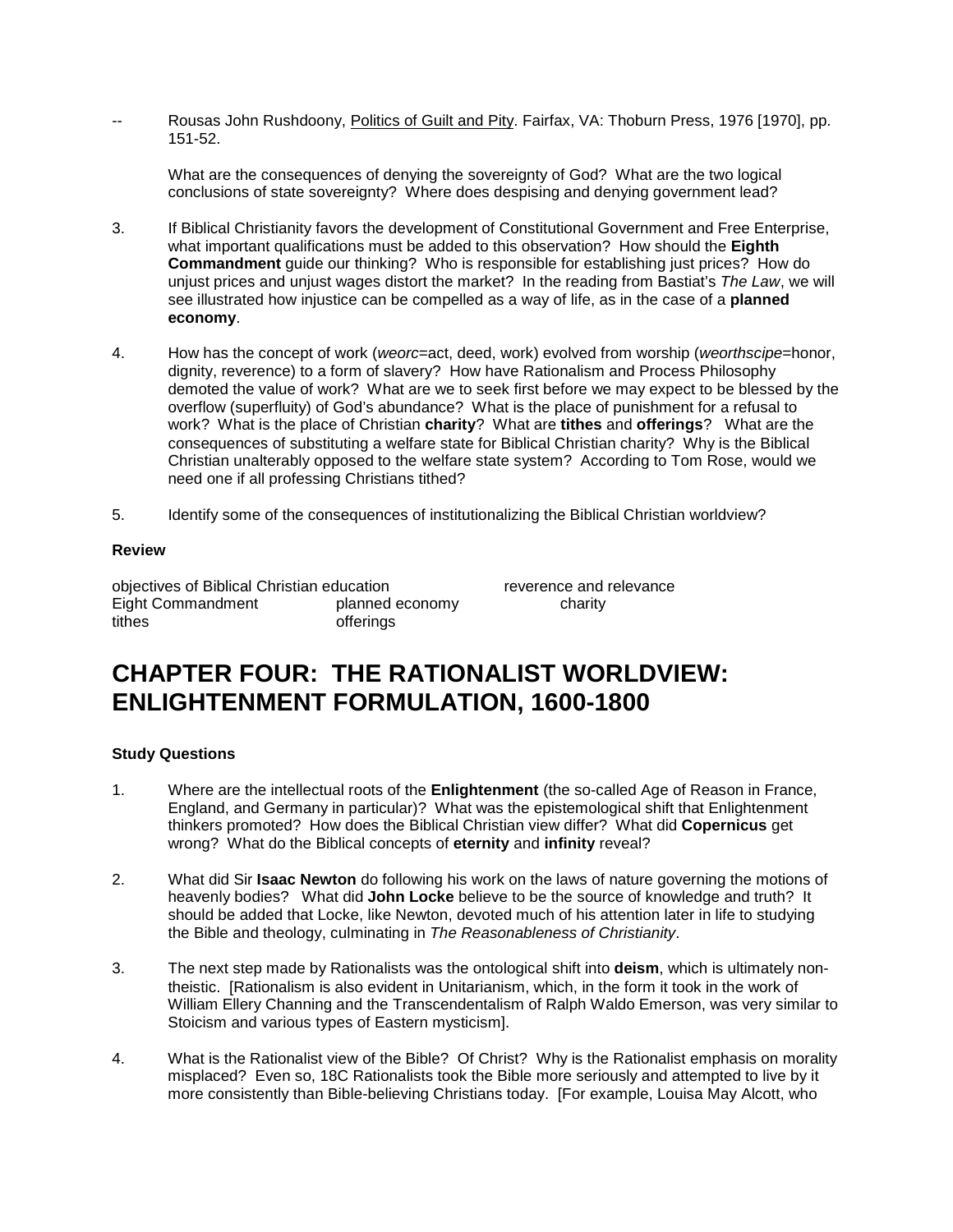wrote *Little Women*, spent part of her childhood at a Transcendentalist community near Boston called Fruitlands]. In what way were the Rationalists half right?

5. What are the rationalists' triune presuppositions? How do they answer the four philosophical questions?

#### **Review**

rationalism Enlightenment Copernicus<br>
eternity and infinity Isaac Newton Sobh Locke eternity and infinity<br>
deism
deism
deism
deism
deism
deism
deism
deism
deism
deism
deism
deism
deism
deism
deism
deism
deism
deism
deism
deism
deism
deism
deism
deism
deism
deism
deism
deism
deism
deism
deism
deism
deism
d

deism view of the Bible rationalist presuppositions of the Rible rationalist presuppositions

## **CHAPTER FIVE: THE RATIONALIST WORLDVIEW: INSTITUTIONAL STRUCTURE AND PROCEDURE**

### **Study Questions**

1. Dr. Martin appears to believe that **natural law** is contradictory to and irreconcilable with "Biblical law" rather than possibly being supplementary or something that may be reasoned from God's creation in light of God's Word. Yet one Christian natural law theorist, J. Budziszewski, writes:

. . . Most modern ethical thinking goes about matters backward. It assumes the problem of human sin is mainly *cognitive* – that it has to do with the state of our knowledge. In other words, it holds that we don't know what's right and wrong and are trying to find out. But naturallaw theory assumes that the problem is mainly *volitional* – that it has to do with the state of our will. It holds that by and large we know what's right and wrong but wish we didn't, and that we try to keep ourselves in ignorance so we can do as we please.

How then shall we uncover the text [of natural law] and the devices of the heart [the problem of sin]? Through self-examination? No. Not many of us are honest enough for that. Of course all hearts do have the same text. But just because they also practice the same devices, something more than self-examination is necessary to bring either the text or the devices fully into the light. Our analysis must be anchored in God's Word, which has the power to explode selfdeceptions. "Test everything," says Paul (1 Thessalonians 5:21).

Christians then have a standard for the philosophy of natural law: as to the goal, uncover the text and devices of the heart; as to the test, rely on the Word of God. Even among Christian philosophers the doctrine of natural law often fails to measure up. Either it focuses on matters peripheral to the text and the devices of the heart, or it wanders from its scriptural foundation. To one degree or another these have been flaws of almost all previous natural-law theorizing, including my own – and nearly all books about it, probably including the present one.

– J. Budziszewski, Written on the Heart: The Case for Natural Law. Downers Grove, IL: InterVarsity Press, 1997), pp. 185-86.

What is Dr. Budziszewski's point? The Puritan theologian William Ames opposed natural law thinking because man has been utterly corrupted by the Fall: "Therefore is there nowhere found any true right practical reason, pure and complete in all parts, but in the written law of God (Psalm 119:66)." Budziszewski answers this *rejectionist* position on page 111 by replying: "First, if the mind is so fallen that it cannot figure out what clues to the divine design have survived its own corruption, how can it figure out what flows from this corruption?" For example, how can we know whether the Bible is or is not the only valid source of moral law? How then should we understand the meaning of Romans 1:18-20?

2. How does Dr. Martin distinguish between **democracy** and **democratic procedure**? John Locke (1632-1704), who was an empiricist rather than a rationalist, largely preceded Enlightenment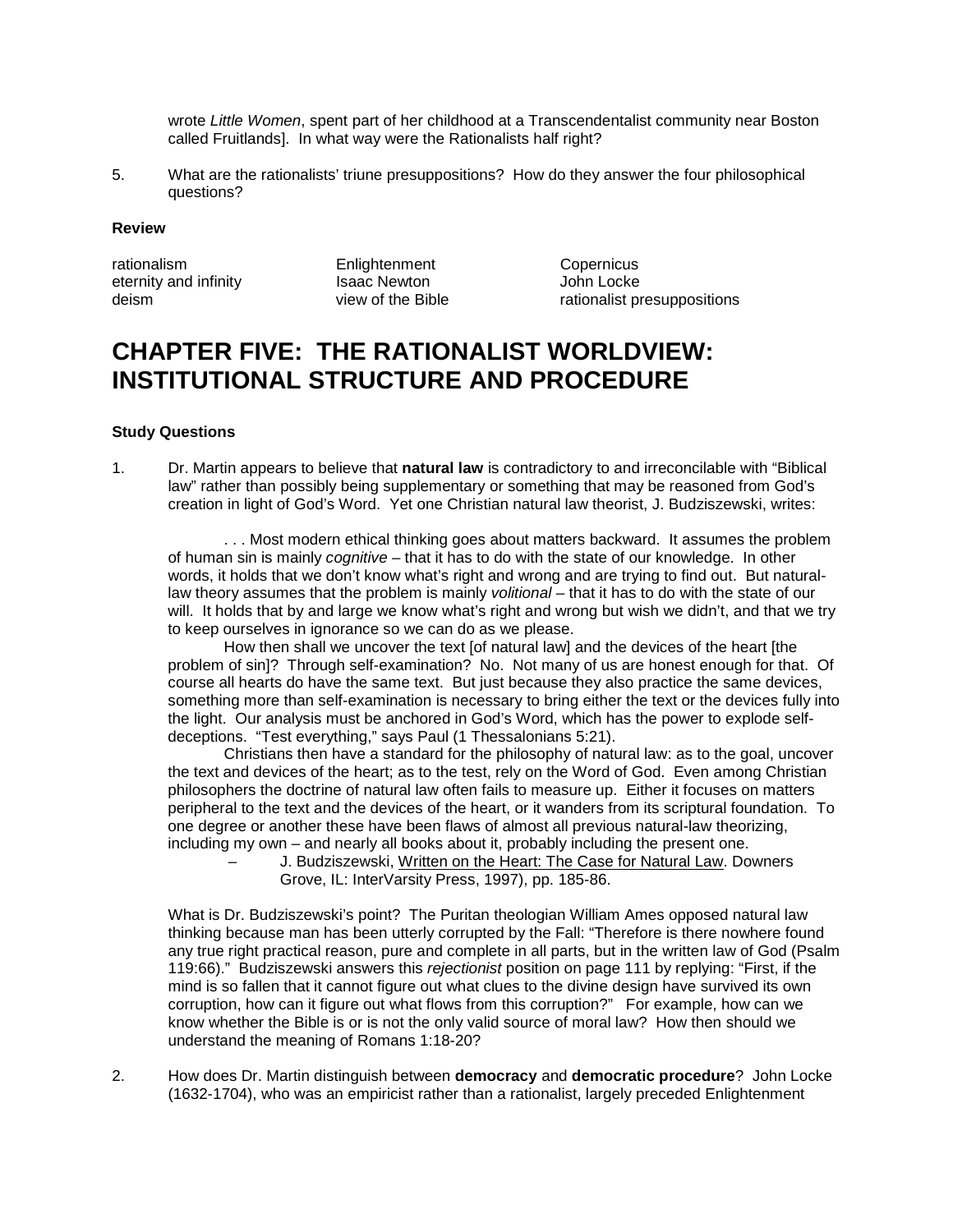Rationalism but certainly did influence it. Modern democracy grew out of the 1789 French Revolution. As my late friend Erik von Kuehnelt-Leddihn commented in *Leftism Revisited*: "Democracy is the concept of the totally politicized nation; it is a populism, like ethnicism (nationalism) or racism, and therefore leftist – and consequently totalitarian (p. 21)."

- 3. How is democracy to be philosophically understood and defined? What have been its effects on marriage? How does the civil institution of marriage differ from **holy matrimony**? What accounts for the disintegration of the family today? What replaces the will of God in democracy?
- 4. Who was **Adam Smith**? What is meant by the "law of supply and demand?" By "enlightened self-interest?" An example of absolutizing the market may be found in Mandeville's 1705 poem *The Fable of the Bees*.

#### **Review**

laws of nature The South Locke Charles of nature and the Locke democracy<br>
democratic procedure The Social contract Charles Social of the Social contract democratic procedure social contract but all up of John Cotton holy matrimony communion boly matrimony communion absolutized market absolutized state

## **CHAPTER SIX: CONSEQUENCES OF THE ENLIGHTENMENT AND THE RATIONALIST WORLDVIEW**

### **Study Questions**

- 1. Identify three major expressions of the Enlightenment. What is the significance of the Declarations of the Rights of Man and Citizen (1789, 1793)? [NOTE: These were early ancestors of the Universal Declaration of Human Rights adopted by the United Nations in 1948]. Why was the French Revolution largely abortive in Europe? Literary reactions against the French Revolution were penned by Edmund Burke's *Reflections on the Revolution in France* (1790), Alexis de Tocqueville's *The Old Regime and the French Revolution* (1856), Charles Dickens' *A Tale of Two Cities* (1859), and Baroness Orczy's *The Scarlet Pimpernel* (1904)].
- 2. Identify four consequences of the Rationalist Worldview in America. [NOTE: Locke, who wrote *The Reasonableness of Christianity* late in life (1695), could be called a Christian-Rationalist in this respect]. What make the War for Independence a counter-revolution? [Peter Drucker called it a counter-revolution as early as 1941 in *The Future of Industrial Man*]. What was the **Great Awakening**? It was a series of spiritual revivals that began with the preaching of Theodorus Frelinghuysen (1726), the sermons of Jonathan Edwards (1734), the establishment of George Tennent's log college (1736), and the first visit of George Whitefield to Georgia (1738). It continued at least up until the French and Indian War (1754-1763)
- 3. What was the reason for the American colonies' *de facto* independence? Edmund Burke referred to Britain's **salutary neglect** of the colonies. Who were the Whigs and Tories? [NOTE: The first opposed the claim of James, the Catholic Duke of York, to the throne; the second supported it, at least until the new Catholic Queen produced a son and heir to the throne].

Here a more lengthy explanation is in order: The **Glorious Revolution** of 1688 actually set in motion events and circumstances that would lead to American independence because it dramatically changed the character of the British Constitution. The colonies were chartered by the king and were not, historically, answerable to Parliament. Under the revised British Constitution, sovereignty was now claimed by the King-in-Parliament, a new-fangled beast that the colonists did not recognize. Instead, the King (without Parliament) was still regarded as their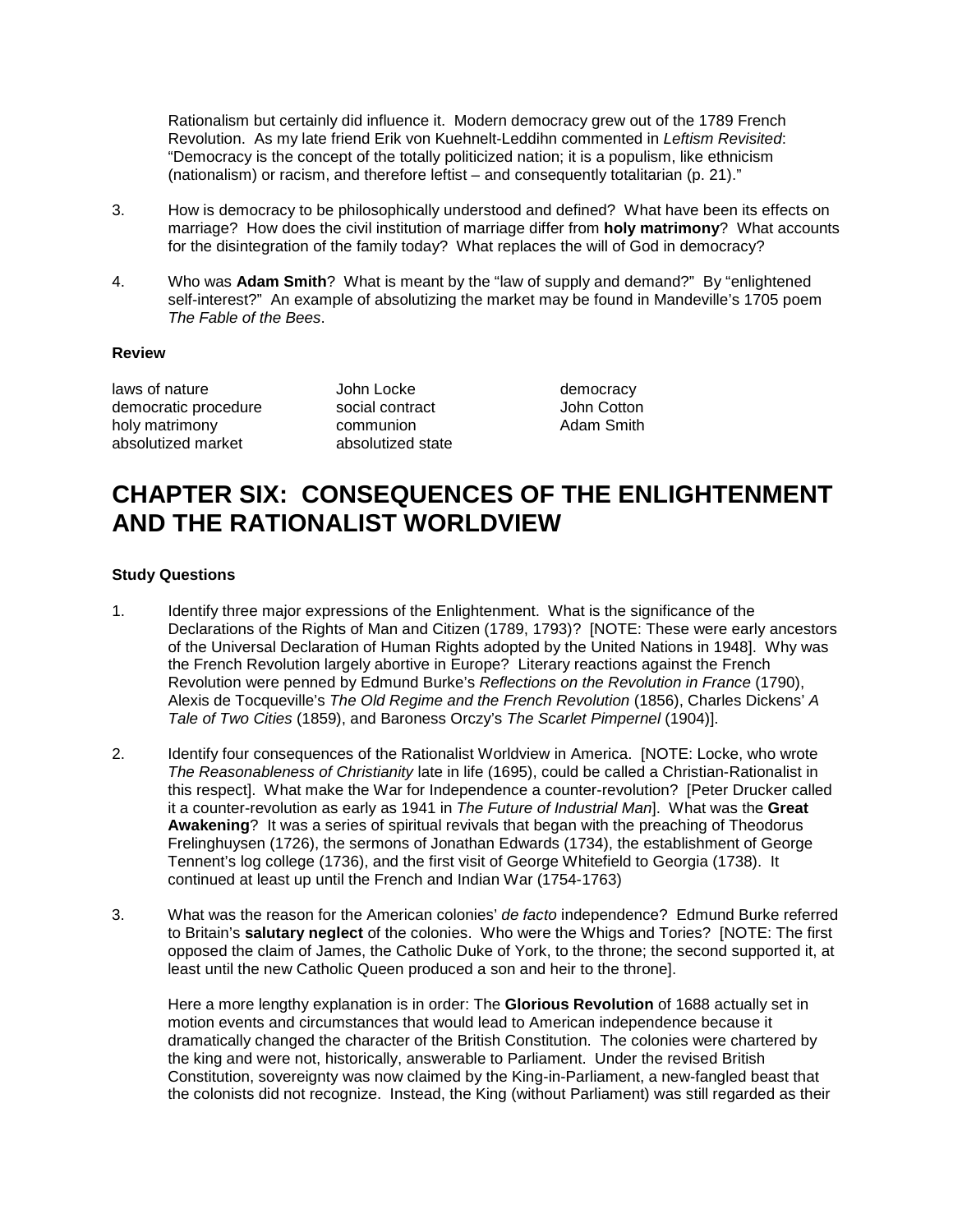lord and protector. The colonists throughout America were unwilling for Parliament to lay an internal tax on them because they were not represented. The Boston Tea Party coincided with similar protests in New York, Philadelphia, and Charleston. The Second Continental Congress, which was called in response to the outbreak of fighting near Boston in April 1775, sent the Olive Branch Petition to the king in July of 1775. But George III refused to acknowledge it. Instead, despite the protests of Edmund Burke and a minority of the Parliament, the King demanded passage of the **American Prohibitory Act**, which finally permitted him to abjure his protection of the colonies in December 1775. In other words, the King-in-Parliament now renounced the office of ruler and declared the Americans to be an "enemy people" (just as Philip II of Spain had done to the Dutch people two centuries earlier), thus effectively declaring American independence six and a half months before the Continental Congress did.

A historical parallel may be drawn with the English Civil War of the 1640s. Here is what the Rev. Samuel Rutherford, a Puritan, wrote at the time in *Lex Rex*:

Royalists say, a private man against his prince hath no way to defend himself but by flight; therefore, a community hath no other way to defend themselves but by flight. 1. The antecedent is false. Dr. Ferne alloweth to a private man supplications, and denying of subsidies and tribute to the prince, when he employeth tribute to the destruction of the commonwealth; which, by the way, is a clear resistance, and an active resistance made against the king (Rom. xiii. 6, 7) and against a commandment of God, except royalists grant tyrannous powers may be resisted. 2. The consequence is naught, for a private man may defend himself against unjust violence, but not any way he pleaseth: the first way is by supplications and apologies, -- he may not presently use violence to the king's servants before he supplicate, nor may he use re-offending [attacking, retaliating], if flight may save. David [king of Israel] used all three in order.

Samuel Rutherford, Lex, Rex, or the Law and the Prince (Harrisonburg, VA: Sprinkle Publications, 1982 [1644]), p. 160.

This is essentially the procedure followed by the patriot leaders in America.

- 4. Why does Dr. Martin call the American Constitutional Order and System dualistic? [NOTE: Although this is a fair judgment, and the label "Christian Rationalism" is useful in many ways, Dr. Martin fails to relate Locke's rather vague approval of resistance to tyranny back to earlier, specifically Christian, precedents, such as the Dutch Act of Abjuration. In addition, he exaggerates the influence of John Locke on American thinking at the time of the Declaration and, later, the framing of the Constitutions. According to Donald S. Lutz, who did a content analysis of American writings between 1760 and 1805, rank-ordered citations of European writers. Montesquieu led with 8.3%, Blackstone was second at 7.9%, followed by Locke (2.9%), Hume (2.7%), and Plutarch (1.5%). By contrast, these secular influences were far exceeded by references to the Bible: 24% in the 1760s, 44% in the 1770s, and 34% in the 1780s. All told, the references during this 45 year period were: 34% Bible, 19% Enlightenment, 21% Whigs (including Locke), 11% Common Law, 9% Classical, and 6% Other. SOURCE: Donald S. Lutz, *A Preface to American Political Theory* , pp. 135-36. There are numerous commentaries on and collections of this literature, including B. F. Morris's *Christian Life and Character of the Civil Institutions of the United States*, Alice M. Baldwin's *The New England Clergy and the American Revolution*, Donald S. Lutz's *Colonial Origins of the American Constitution*, and Ellis Sandoz's *Political Sermons of the American Founding Era*].
- 5. What was John Locke's **natural rights** thesis? Despite some unusual humanistic rhetorical flourishes by Thomas Jefferson ("life, liberty, and the pursuit of happiness"), the substance of the **Declaration of Independence** is much the same as that of the Act of Abjuration (1581), which was a product of the Protestant Reformation rather than the later Enlightenment period. As to the charge that the Declaration is based on the natural rights thesis of John Locke, it must be understood that both Locke and the committee that drafted the Declaration drew on the same earlier precedents, which included Reformers and Puritans. Indeed, Dr. Martin is compelled to acknowledge that there is "an evident 'hangover' of Biblical Christianity which holds that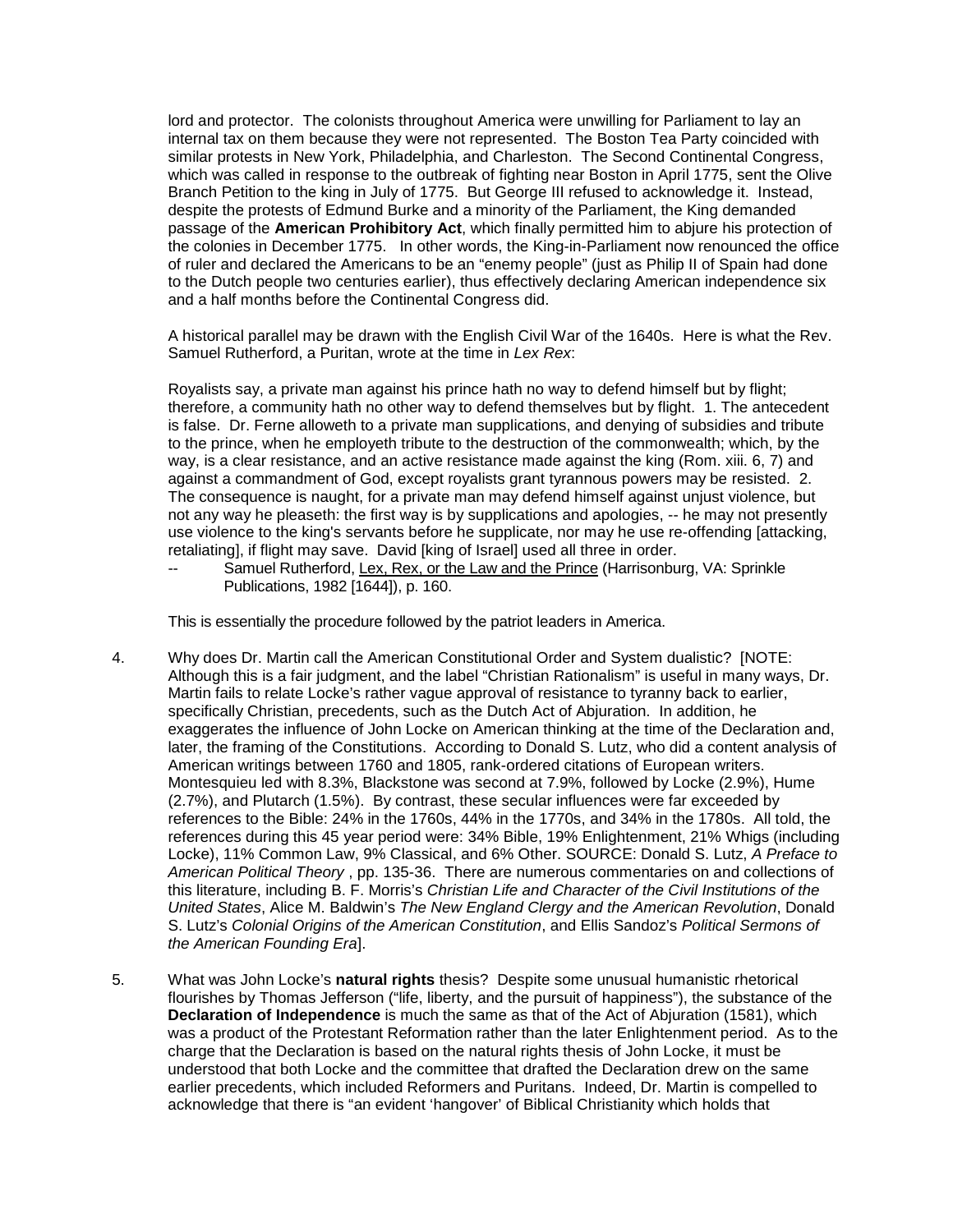government must be limited in power because God is sovereign." At best, the criticism of the Declaration creates a misimpression. But what follows next is unfair and inaccurate, particularly when he says: "The long list of grievances against the King listed in the Declaration makes it appear that the colonists were the most oppressed people who ever lived, when the truth is just the reverse." Why is this sentence inaccurate? The colonists were not making a comparison with other tyrannies; they were stating their judgment that taxation without representation, among other things, is the epitome of tyranny. Why is it unfair? The charges are not misrepresentations, although there is room for some dispute. Yes, it is true that the colonists were self-governing and virtually independent. But that is the point. If they could not be represented in the Parliament, and if the King could not govern them apart from Parliament, then the logic of the situation required either a loosening of their connection or a final separation. The ancient Greek colonies, such as Syracuse, Neapolis (Naples), and Massilia (Marseilles), for example, did not remain dependent upon their founding metropolis (mother-city). Dr. Martin acknowledges this problem on page 110 when he writes that the Americans "were rebelling to preserve and perpetuate the freedom and independence which they had long since enjoyed."

- 6. How does the Constitution divide and diffuse power? What is meant by the **separation of powers**? What is the proper role of the courts? How do differences in the mode and manner of elections (House, Senate, President) reflect the division and diffusion of power? Why does Dr. Martin object to *Marbury* **v.** *Madison* (1803) and the practice of **judicial review**? Whether or not that decision was a step in the wrong direction, the Supreme Court did not strike down any part of a law passed by Congress again until 1857 with the Dred Scott decision). Has the Supreme Court subsequently arrogated too much power to itself?
- 7. What is **federalism**? [NOTE: Federalism is more accurately defined as a division of power between national (or central) level and the state (or provincial) level of government. As James Madison shows in **Federalist, no. 39**, the Constitution created both a federal government *and* a national government. Most Americans do not know the difference. The House was created as the national legislature; the Senate was created as the federal legislature (since it represents the states). The election of the president through an electoral college is federal in character. In case of a tie or dispute, the House (a national body) is given the final decision]. Why is the Bill of Rights really a Bill of Prohibitions? The first ten amendments restrict the power of Congress by stipulating what immunities or rights the central government cannot abridge. How does federalism resemble feudalism?
- 8. Why is the American constitutional order and system a republic rather than a democracy? Where does final authority reside? Why did the United States shift from a federal to a national government in the mid-nineteenth century? The sharpest and clearest break with Biblical Christianity comes after 1800 with the rise of Transcendentalism (a form of Unitarianism or Arianism), which is discussed in chapter seven. NOTE: It is important to know that the word **sovereignty** is nowhere used in the Constitution, which is a political document rather than a formal covenant. Some scholars have concluded that the Declaration of Independence is the covenant or the "articles of incorporation" that calls the American people into existence as a single civil body politic. The Articles of Confederation (1783) were the first set of by-laws (including the "organizational chart"); the Constitution of 1789 is the second version that "We the People" (who were themselves already constituted as a people) ordained and established "to form a more perfect Union."

#### **Review**

French Revolution Reign of Terror John Wesley Charles Darwin de jure independence<br>natural rights thesis separation of powers indicial review manner of elections

Thomas Jefferson **Benjamin Franklin** Great Awakening<br>
counter-revolution de jure independence de facto independence John Locke natural rights thesis Declaration of Independence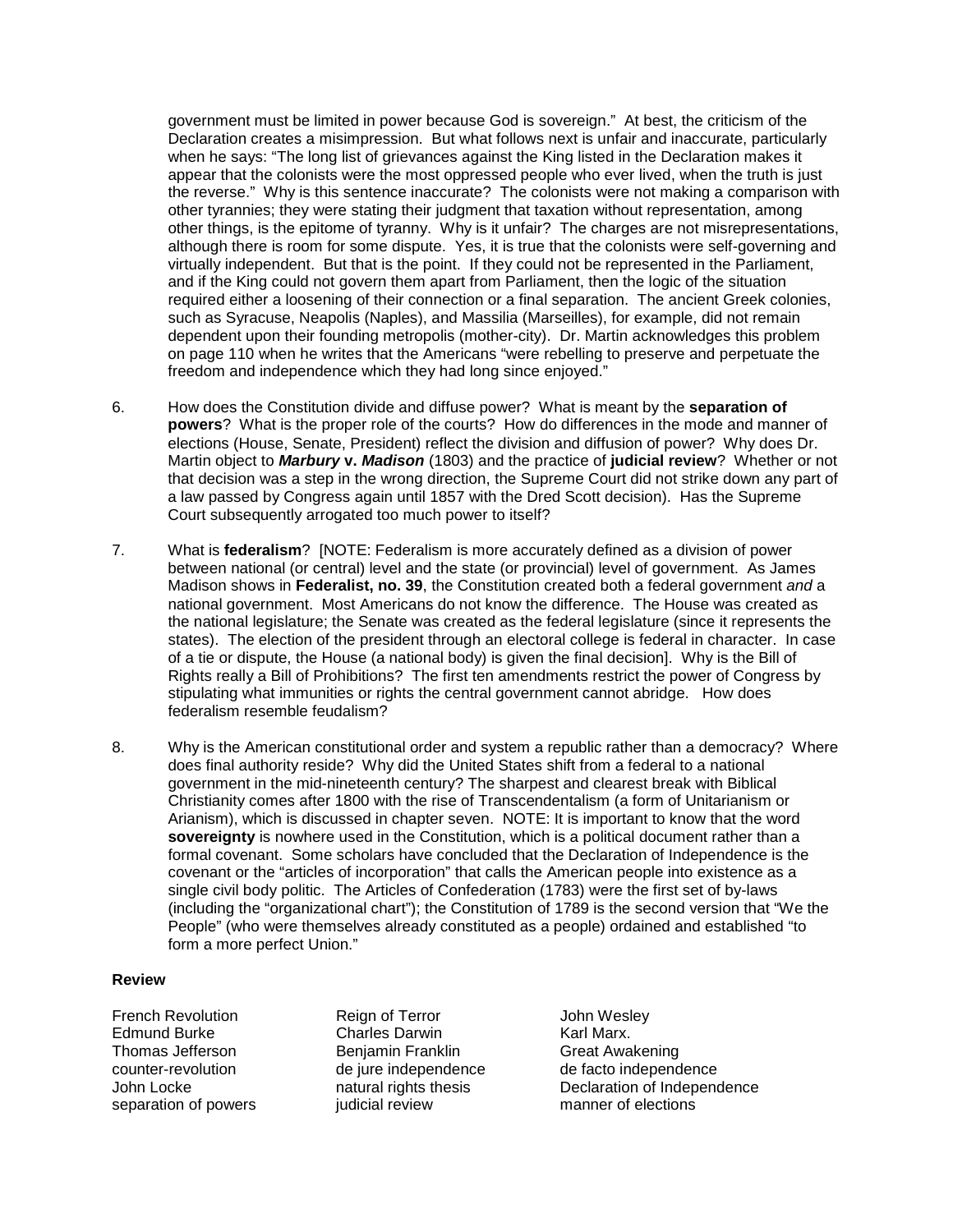*Marbury* v. *Madison* (1803) *Roe* v. *Wade* (1973) Bill of Rights (Prohibitions) federalism feudalism democracy constitutional republic system of perpetual tensions sovereignty

## **CHAPTER SEVEN: ROMANTICISM-TRANSCENDENTALISM, 1800s-1860s**

### **Study Questions**

- 1. Identify the two conflicting intellectual traditions of the early nineteenth century. Neo-Evangelicalism is not a term used during that period. Who was **Karl Marx** and what did he believe? How did the **Fabian Society** differ? Why were the Marxists dependent on the inside work of other revolutionaries, such as the Fabians (see chapter 11) and the Utilitarians?
- 2. Who was **Jeremy Bentham**? What was the nature of his systematic form of ethical hedonism known as utilitarianism? How did **C. S. Lewis** effectively answer Bentham's pleasure-pain calculus?

Bentham was an English philosopher, a child prodigy, and a legal and social reformer whose considerable influence continues to the present day. He was a major critic of natural rights philosophy, which he called "nonsense upon stilts." Late in life he was also the mentor to a group of younger disciples known as the Philosophical Radicals who helped found the University of London, which was open to all. In accordance with his wishes, Bentham's mummified remains are preserved in a display case. Bentham's students and disciples included James Mill (the father of the child prodigy, John Stuart Mill), John Austin (the patriarch of an intellectual circle and advocate of the theory of legal positivism), and the industrialist Robert Owen, who established two utopian communities, New Lanark and New Harmony, and became a major advocate of socialism, public education, and social reform. As for Bentham himself, he was, even as a young man, a pioneer in prison reform as well as legal philosophy and reform. He advocated animal rights, equal rights for women, liberal divorce rights, separation of church and state, the abolition of slavery and corporal punishment, the decriminalization of homosexual acts, and later influenced the development of welfare reforms. In 1785 he proposed a new kind of penitentiary; the **Panopticon**, a prototype for which was scheduled to be built but subsequently defunded by the English government. Nevertheless, it became a model for later prison reforms and other social experiments. Other important utilitarian philosophers include John Stuart Mill, who was the leading English philosopher of the mid-nineteenth century, a founder of neo-liberalism, an advocate of feminism, and, later, a socialist. Peter Singer, who now teaches ethics at Princeton, is a leading advocate of animal rights. Bentham's utilitarianism, which he traced back to the influence of Joseph Priestley and Cesare Beccaria, is based on a hedonistic or **felicific calculus (**not a pleasure-pain equation) that weighs relative amounts of the pleasures (he identified 14) and the pains (he identified 12). The bottom line, practically speaking, is to produce the greatest good for the greatest number of people. Even so, Bentham qualified this by saying that he opposed the sacrifice of individuals for the sake of some notion of the common good, which is certainly a pitfall of this kind of Rousseauan "general will" or majoritarian idea. Dr. Martin cites **Alexis de Tocqueville**'s idea of **democratic despotism** as a danger of **majority rule**.

- 3. What **five-pronged program** does Dr. Martin discern in the work of Jeremy Bentham? In what ways did he anticipate **Karl Marx** (Marx later mocked Robert Owen as a "utopian socialist") and **John Dewey**?
- 4. It should be noted that **David Hume** was a religious skeptic, an empiricist philosopher, and a political conservative. The closest he came to Romanticism was providing some assistance to Jean-Jacques Rousseau, which he came to sincerely regret. American Transcendentalism was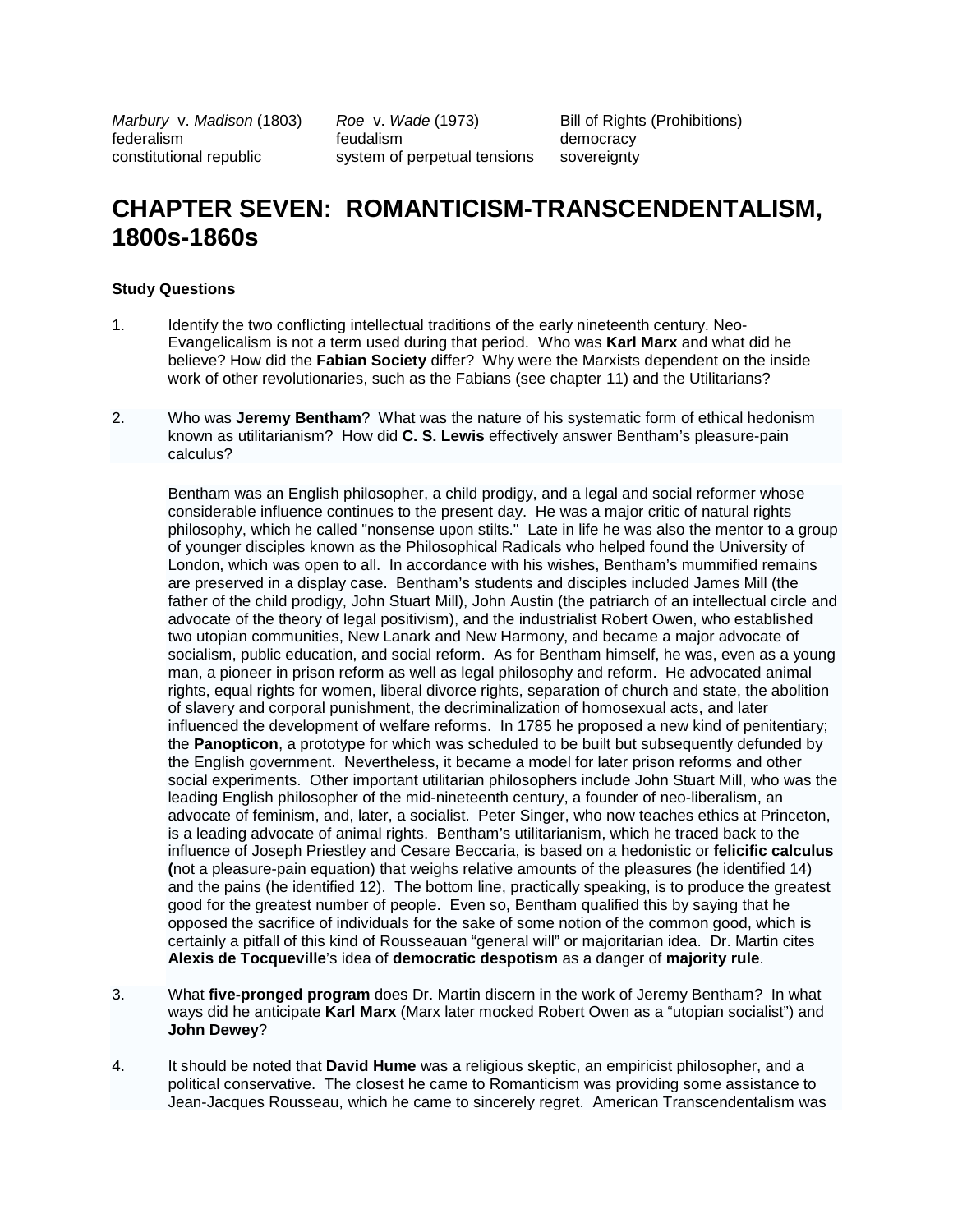an outgrowth of German Transcendentalism (also known as Idealism). Its distinctive ideas and concerns were introduced to an American audience chiefly by sons of the New England Unitarian social and intellectual elite who had visited German universities. A few German scholars, among them the political scientist Francis Lieber, came to New England in the late 1820s. By the way, an itinerant former German professor figures in Louisa May Alcott's *Little Women*.

What follows is excerpted from my twenty-year-old old American history lecture notes on the origins of American public education in Massachusetts in the mid-1830s. The younger Ralph Waldo Emerson, who moved from the pulpit to the lecture hall, launched American Transcendentalism during this same period:

- 1. Massachusetts followed the example of the highly centralized **Prussian state school system**, which had been influenced by ideas of the utopian socialist, **Robert Owen**.
	- a. The genesis of modern American public education may be pinpointed to the European adventures of two young Bostonians, George Ticknor and Edward Everett, that began in the Spring of 1815 after they had read a book about Germany by Madame de Stael, who was also an admirer of the French Revolution. They visited the **University of Goettingen** already predisposed to admire it and were awed by the prodigious regimen maintained by its scholars. They were later joined by another Harvard man, Joseph Green Cogswell, who later founded the modern library system. For twenty months they kept rigid eighteen hour a day schedules. Occasionally they called on the great German poet, Johann von Goethe, at Weimar.
	- b. Two decades later, the campaign for public education was conducted by prominent members of the Harvard-Unitarian political elite of the state, including now Gov. **Edward Everett**, the first American to earn a Ph.D. from a German university, and Horace Mann, who as the president of the Massachusetts senate steered the legislation through to passage. Mann was afterward chosen to serve as first full-time secretary of the Massachusetts Board of Education, a post he held for twelve years before he left for a teaching position at Antioch College.
	- c. **Horace Mann** was a crusading Unitarian who had earlier supported the takeover of local congregational churches by Unitarian factions. As secretary of the board he centralized control over the curriculum, banned textbooks he regarded to be "sectarian," clashed with the Calvinist ministers of the Association of Boston Masters, and attacked his opponents as bigots and vandals. He believed that public education provided the key to solving society's problems and even wrote in one of his annual reports:

"This institution is the greatest discovery ever made by man: we repeat it, the common school is the greatest discovery ever made by man. In two grand, characteristic attributes, it is supereminent over all others: first, in its universality, for it is capacious enough to receive in its parental bosom every child that comes into the world; and, second, in the timeliness of the aid it proffers,--its early, seasonable supplies of counsel and guidance making security antedate danger. Other social organizations are curative and remedial: this is a preventive and an antidote. They come to heal diseases and wounds; this, to make the physical and moral frame invulnerable to them. Let the common school be expanded to its capabilities, let it be worked with the efficiency of which it is susceptible, and nine-tenths of the crimes in the penal code would become obsolete. . . ."

d. Because of the character of its origins and **ideological tendencies**, the public education movement reflected the agendas of humanitarian reformers. Its penchant for faddism was revealed even at this early juncture by Mann's friendship with **George Combe**, who promoted social reform based on **phrenology**, an early pseudo-scientific system of psychology based on the study of the skull.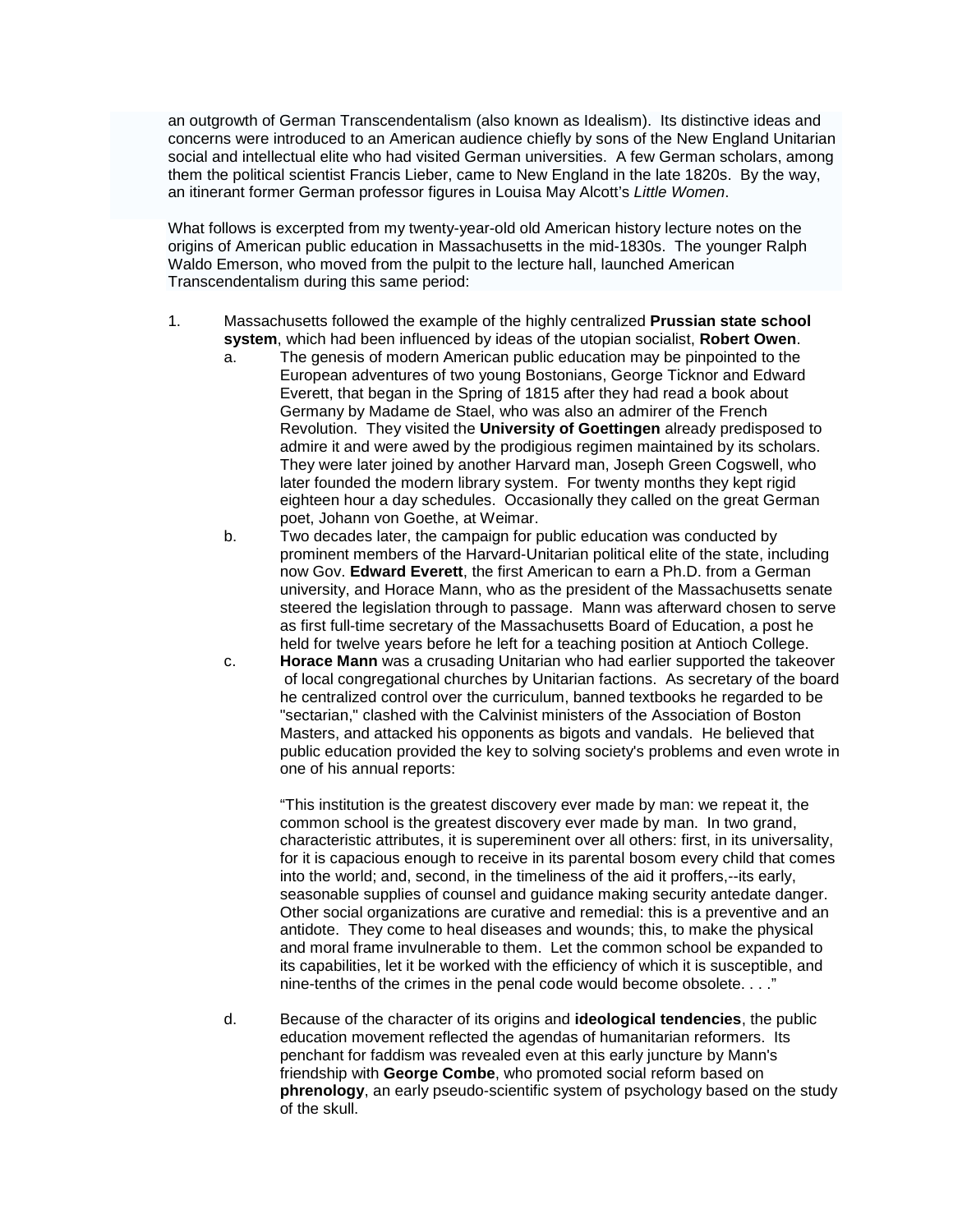- e. Ironically, Catholics protested what they considered the Protestant character of these schools and set up **parochial schools** in the face of stiff opposition.
- 5. What were Romanticism and Transcendentalism revolts against? Some of the key figures to note are Kant and Hegel, Rousseau, Herder, and Goethe. The last three are early Romantics. NOTE: For background, Garth Kemerling discusses the rise of Idealism in [www.philosophypages.com.](http://www.philosophypages.com/) The idea of a Transcendental Ego was developed by **Johann Gottlieb Fichte** called for a new systematic educational system. Fichte's *Speeches to the German Nation* (1808) preceded the founding of the University of Berlin by Wilhelm von Humboldt and represent an eatrlier instance of German nationalism. Confronted with Immanuel Kant's dualism (or dilemma) between the Noumenal and Phenomenal worlds (these words loosely mean "mental" and "material"), Fichte broke with the Kantian synthesis and chose one side of the dialectic:

Noticing that the Kantian account of experience creates a vital tension between the roles of pure intelligence and pure object as noumenal realities, Fichte argued that the balance between the two cannot be maintained. We are, instead, driven to choose one of two alternative views: to emphasize the knower and ignore the known as a thing in itself [*Ding an sich*], or to ignore the knower in order to focus on the reality of the known. Fichte chose the former, idealistic course, believing it alone capable of securing the freedom required for an adequate account of morality.

Karl Marx's later dialectical materialism (the road not taken by Fichte) cannot be understood apart from the Idealism of Fichte and Hegel. What were the new ontology and new epistemology of Transcendentalism? What does Emerson's poem, "The Oversoul," suggest? The German philologist and philosopher, Friedrich Nietzsche, who wrote of the *Übermensch* (the Overman or Superman), was influenced by Emerson.

NOTE: The passage on page 133 is inaccurate; it appears to be a conflation of sentiments expressed in various passages in Emerson's writings. The irony is that the pantheism and "word mysticism" of Emerson lends itself to this kind of confusion. Robert J. Loewenberg captured some of the character of the man in his 1984 book entitled *An American Idol*. So did Otto J. Scott in *The Secret Six: John Brown and the Abolitionist Movement* (1979).

- 6. The idea that "sovereign man has unlimited potential" anticipates what came to be called the "human potential movement" – and associated with George Leonard and Abraham Maslow – in the 1960s. **Libertarianism** and **egalitarianism** are the twin but contradictory poles of the Transcendentalist part of our heritage. The Transcendentalist poets and essayists, which included Henry David Thoreau, were an integral part of the educational curriculum in public schools well into the 1960s. My American history lecture notes on the Transcendentalists are posted on Blackboard). This literary movement also played a role in the social reform movements of the mid-nineteenth century.
- 7. Why did the United States divide into two antithetical cultures? What are the three stages of revolution? The best known model of revolution is that of Crane Brinton in *The Anatomy of Revolution*. A summary follows. James Chowning Davies developed a theory of political violence, the J-Curve theory. Davies emphasizes that violence breaks out when recent gains are reversed and people are afraid of losing what they had won with so much difficulty.

#### I. THE OLD REGIME BEGINS TO LOSE CONTROL

- A. The state is economically weak
- B. The central government is ineffective and cannot enforce its rules
- C. New ideas circulate which challenge the older traditions
- D. A vocally powerful and influential opposition arises

#### II. THE OLD REGIME LOSES CONTROL

A. The old social elites attempt to reassert their privileges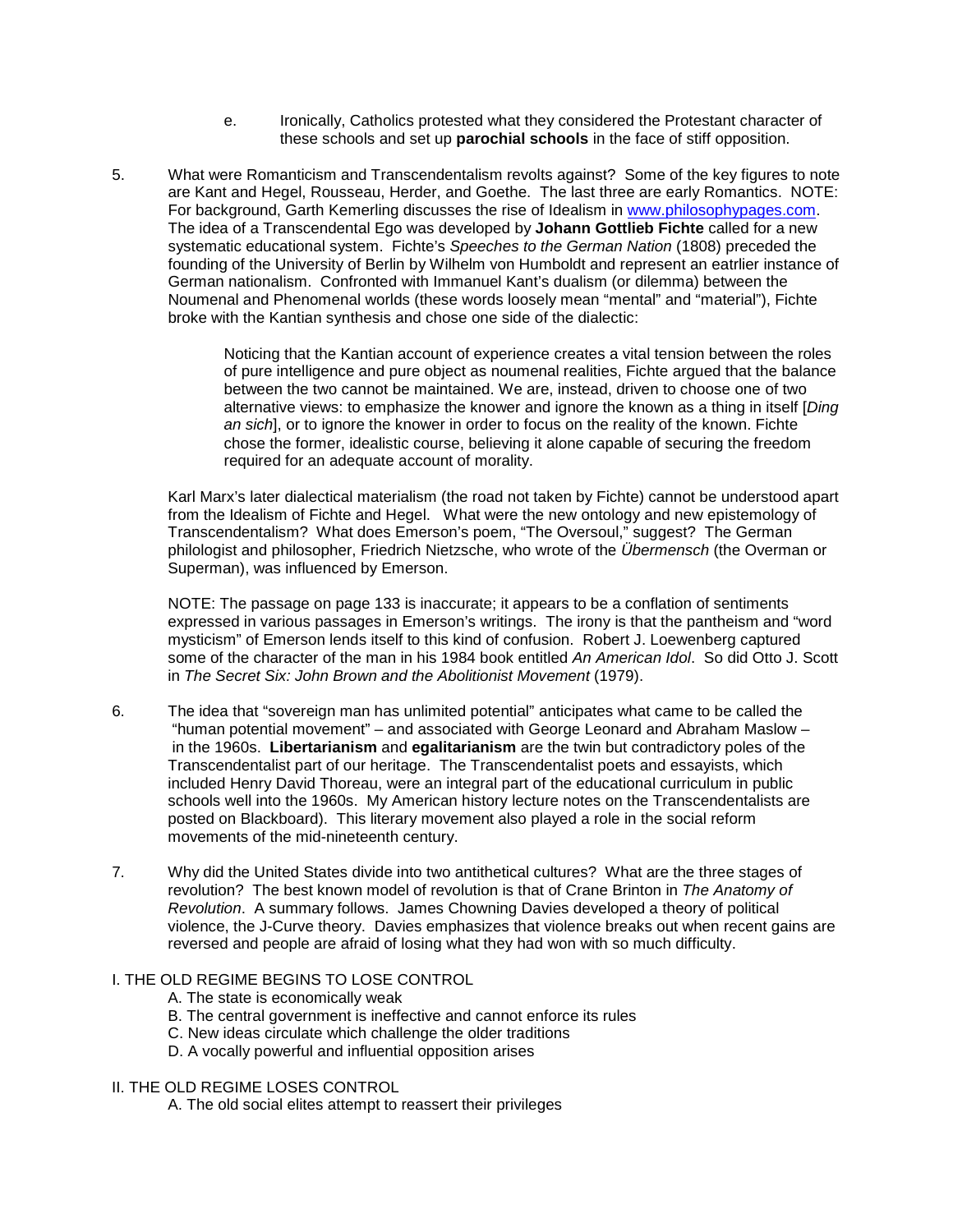- B. Some disaster rallies the forces, who oppose the revolution
- C. Some short-term event sparks a conflict
- D. Government is too divided and weak to suppress the revolt
- III. THE MODERATE PHASE OF THE REVOLUTION
	- A. The moderates come to control and initiate changes
	- B. Electorate expanded, constitution liberalized, reforms initiated.

#### IV. REACTION ARISES TO THE MODERATES

- A. Moderates stop reforms at some point having achieved what they sought
- B. Radicals feel the moderates are not moving far or fast enough
- C. Radicals mobilize their supporters

### V. THE RADICALS SEIZE CONTROL

- A. The radicals take control of the state and revolution
- B. The radicals initiate sweeping changes eliminating old institutions completely

#### VI. RADICAL REIGN OF TERROR (THE REVOLUTION EATS ITS CHILDREN)

- A. Opposition both foreign and domestic arises to challenge the radical control
- B. The radicals remove their opposition through violent methods
- C. Radicals seek to institutionalize and spread their ideologies

### VII. THE MODERATE REACTION

- A. Moderates overthrow the radicals and reestablish a moderate regime
- B. Moderates repress the more radical elements
- C. Moderates abandon many of the more radical reforms of the revolution
- D. Moderates return some of the privileges and policies of the old regime
- E. Moderates lose touch with the majority of the population

#### VIII. THE RISE OF A STRONG LEADER

- A. A leader, usually from the military arises and focuses opposition to moderates
- B. The leader seizes control of the government, often ruling through the army
- C. The leader blends better conservative, moderate, and radical policies
- D. The leader establishes new, effective, stable, and general popular institutions
- E. The revolution ends
- 8. In contrast with the manumission movement and **William Wilberforce**'s campaign in the British Parliament to abolish slavery, why does Dr. Martin argues that abolitionist movement to end chattel slavery in America was a pretext that enabled American Transcendentalists to come to power in the United States? NOTE: Some members of the Radical wing of the Republican Party, notably Charles Sumner of Massachusetts, may have been influenced by the Transcendentalists, but that is not the same as saying that the Transcendentalists came to power. The social reform impulse of the period was complex, as was the reaction against it. Transcendentalism was by no means the only source or necessarily even the most important source of what Alice Felt Tyler called "freedom's ferment."

#### **Review**

- Jeremy Bentham neo-Evangelicalism Karl Marx felicific calculus **Alexis de Tocqueville** democratic despotism<br>maiority rule **C.S.** C.S. Lewis tive-pronged program majority rule **C. S. Lewis** C. S. Lewis five-pronged program<br>
Transcendentalism Romanticism **David Hume Transcendentalism** Robert Owen **Edward Everett** Horace Mann Ralph Waldo Emerson **pantheism** sovereign man<br>
libertarianism eqalitarianism chattel slavery
	- George Bernard Shaw egalitarianism
-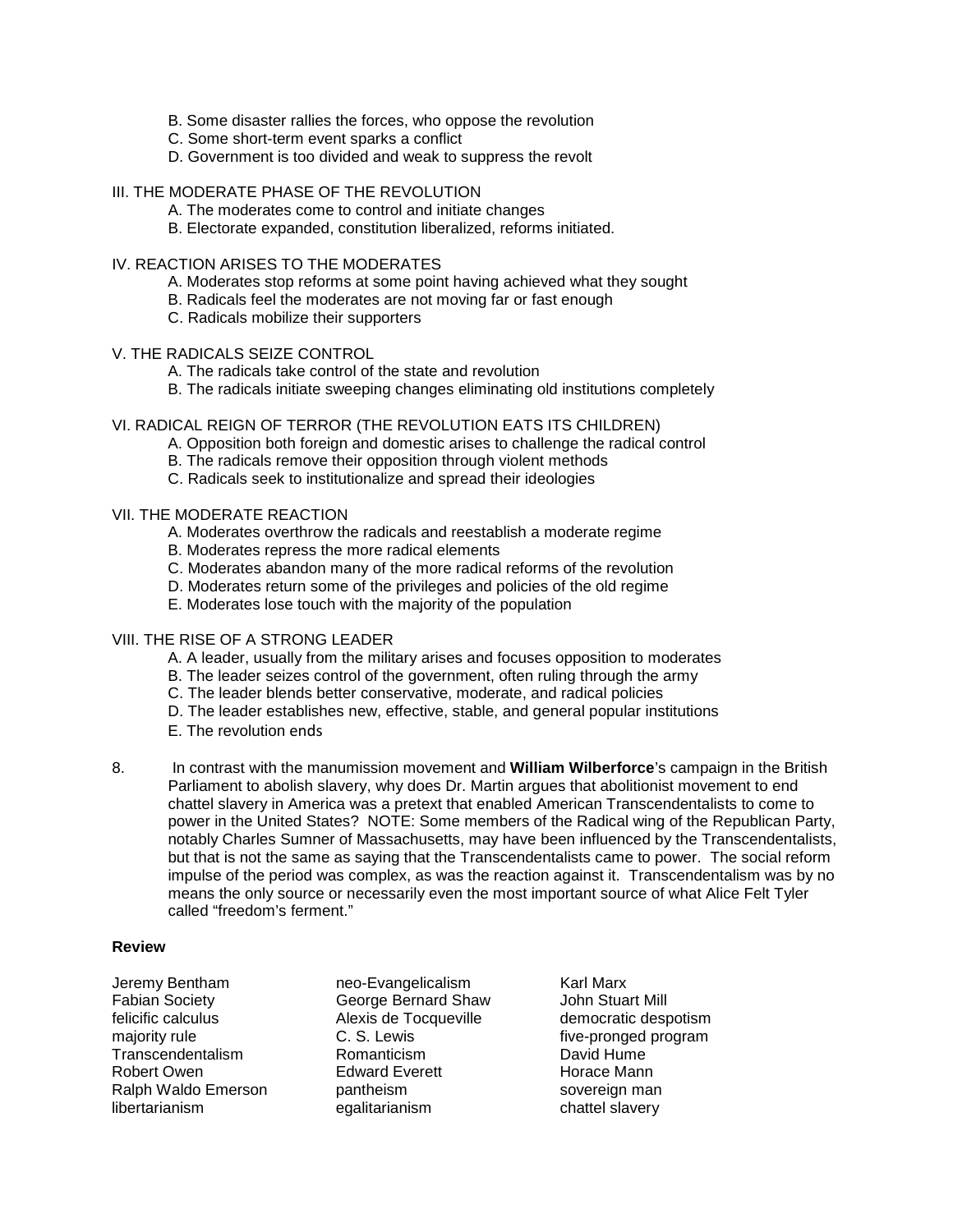## **CHAPTER EIGHT: PROCESS PHILOSOPHY, 1870s-PRESENT**

#### **Study Questions**

1. **Background** The question of whether Romanticism/Transcendentalism led to the Revolutions of 1848 is a complex one. The word Romanticism is chiefly associated with literature, music, the arts, the preservation of folk culture, and the rise of national self-consciousness. To paraphrase Jane Austen, the "sense" of Rationalism began to yield to the "sensibility" of Romanticism. But what exactly did Romanticism mean for politics. In some cases, such as England, the connection is not very obvious. Yet Romanticism is still with us in many respects. The '48-ers in Germany had often been imbued with the Idealism associated with Hegel. By then, Left Hegelians like David Friedrich Strauss and Ludwig Feuerbach had long since broken with Transcendentalism and turned to materialism. Karl Marx and Friedrich Engels, who were still in their twenties, published the Communist Manifesto on behalf of the League of the Just, but this tract was published too late for them to play a leading role. On the other hand, utopian socialism and romantic nationalism played a large role in 1848 revolutions, as they did subsequently with the ultimately successful unification of Italy in the 1860s. Yet much the same can be said of subsequent events. The sort of inflated romantic hopes were expressed by the followers of Sartre, Levi-Strauss, and other radicals about the failed revolution of Paris in May/June 1968. The veterans of '68, who call themselves *soixante huitards* ('68-ers), recently celebrated the fortieth anniversary of the general strike in the sort of fond afterglow well captured by William Wordsworth's description of the French Revolution: "Bliss was it that dawn to be alive, But to be young was very heaven. " The '68-er slogans included "It is forbidden to forbid" and "Live without limits, and enjoy without restraint." We might ask: how is this appreciably different from the romanticism of many of the '48-ers? Although worldviews are complex, fluid, and often antagonistic, they often evoke the same sorts of emotions. Every generation has its defining moments.

In the decade following the suppression of the 1848 revolutions, many of the revolutionaries, such as Carl Schurz, migrated to the United States. Usually, they supported the Whigs and then Republicans. By then, the Transcendentalists had been a vital force in America for more than a decade and remained so for some time after the Civil War. The first Prussian-style graduate program in the United States was established in 1870 at Johns Hopkins. John W. Burgess started a graduate program in political science at Columbia University soon afterward. But the advent of Darwinism in higher education shifted the terms of debate toward process philosophy. What Andrew Dickson White of Cornell called the "Battle-Fields of Science" (1869) came to the forefront. White later wrote the *History of the Warfare of Science with Theology* (1896).

2. By the time the radical theologian **Ludwig Feuerbach** published *The Essence of Christianity*, he was no longer associated with Berlin, where he had studied under Hegel. Feuerbach held that the concept of God is an act of self-alienation, an idealized projection of man's own essence. But even though Feuerbach abandoned historic Hegelianism by moving from Idealism to atheistic materialism, he kept Hegel's emphasis on the centrality of the State as the living unity of men. By contrast, his Dutch contemporary, **Guillaume Groen van Prinsterer**, adhered to the Christian faith. Groen helped lead an evangelical renewal movement in the Netherlands and the Anti-Revolutionary caucus in the Dutch parliament (before Abraham Kuyper founded the Anti-Revolutionary Party in 1879). He also introduced the idea of sphere sovereignty, which recognizes that a variety of institutions – church, state, family, and others – are under God's authority. Groen is best remembered for the series of lectures he gave during the winter of 1845/46: *Unbelief and Revolution*. As he noted: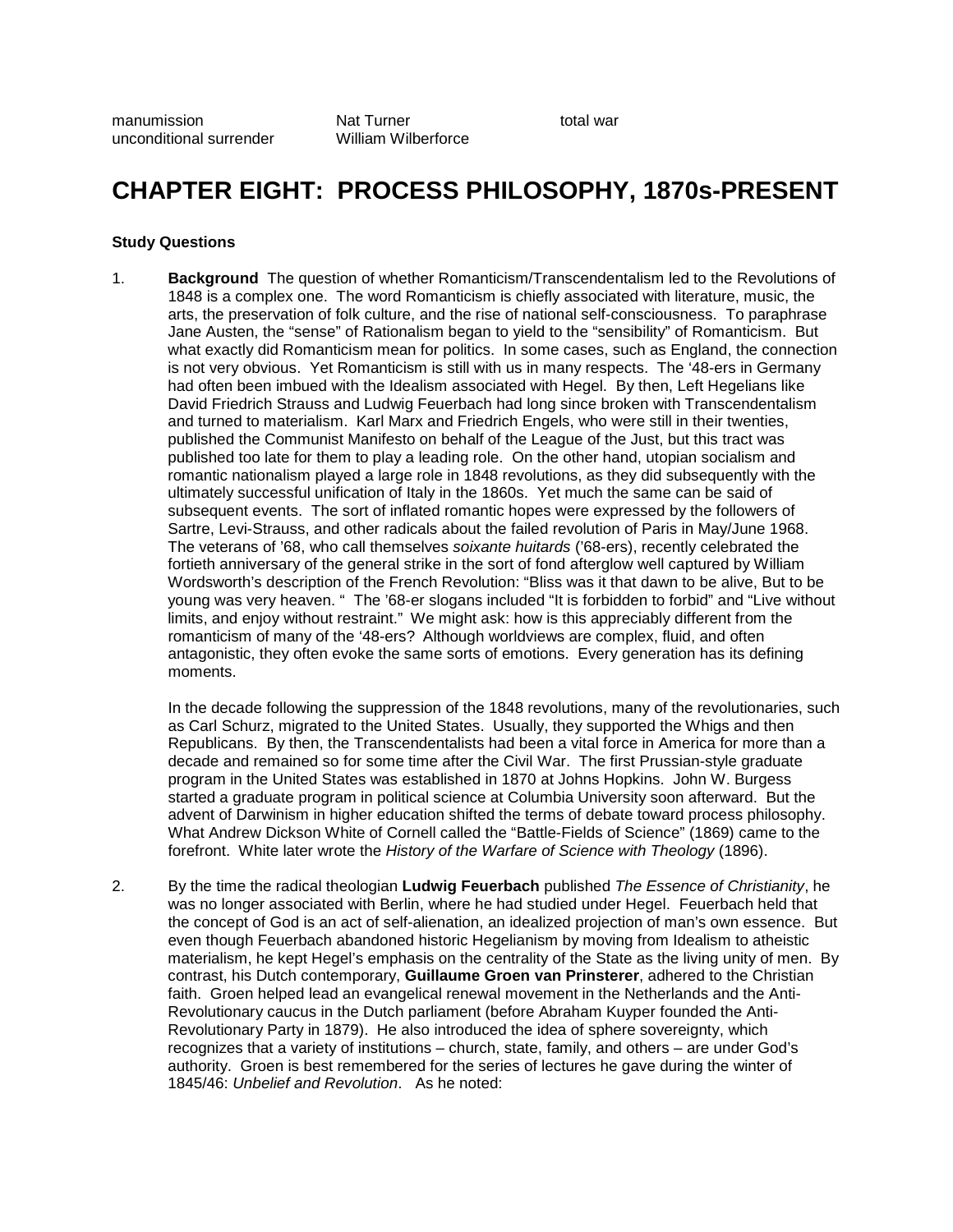At bottom the Revolution is the world-historical *war of religion* (Gen. 3:15), the battle against the living God. – Piety and politics melt together before the supreme question: if there is no *sin*, there is no *Saviour*; if there is no *sin*, the cause of evil lies not in man, who is good, but in the *form of government*, in the lack of popular rule, in the corruption of society through priestcraft and tyranny. . . (Lectures VIII-IX, p. 32).

Groen recognized that if the Biblical doctrine of man's sin is rejected, then we are left with Rousseau's idea that our problems are at root societal and political in nature. A bit later he commented on the ramifications for our understanding of Law:

*Freedom is submission to the Law*. We agree, if the law rests upon recognition of the highest Lawgiver and upon submission to His commandments. But we disagree if by law is meant the will, the approval, the good pleasure of the majority: we should, even if we had rejected the Bible, be put to shame by pagan wisdom [Cicero calls this view "the most foolish notion of all"]. If freedom means unconditional obedience to the good pleasure of men, then freedom is a fiction" (pp. 54-55).

New ideas about law that rejected any divine (or natural) basis for the law had by then arisen in connection with the utilitarianism of Bentham and the legal positivism of his student, John Austin.

3. What are the four presuppositions of process philosophy? How did Charles Darwin, Karl Marx, John Dewey, Sigmund Freud, Francis Crick, and Marshall McLuhan differ? The Marquis de Sade (sexual perversion and violence), Max Stirner (individualist anarchism), J. B. Watson (behaviorism), and B. F. Skinner (*Beyond Freedom and Dignity*) could easily be added to the list. What Dr. Martin is criticizing is their "reductionism:" that is, their reduction of behavior to a single dominant cause.

#### **Review**

Ludwig Feuerbach Guillaume Groen van Prinsterer presuppositions of process philosophy

## **CHAPTER NINE: THE MARXIST ANALYSIS OF HISTORY, 1870s-PRESENT**

#### **Study Questions**

1. Hegel's dialectic (thesis, antithesis, synthesis) grows out of his Idealism and is contrasted with what Francis Schaeffer called the "propositional revelation" of the Bible (Dr. Martin calls it "linear"). German Idealism started with the epistemological question: How do we know? As Francis Lieber notes in his *Encyclopaedia* Americana, German philosophy "is distinguished by an incessant striving for a systematic character, and the deduction of scientific conclusions from the simplest and most comprehensive principles." Idealism, which held that "the world in its entirety had to be regarded as the product of creative thought or reason" [Copleston, VII: Part I, 19], opposed itself to Locke's emphasis on sense experience (sensualism). Immanuel Kant "showed that, instead of inquiring what the world was in itself, we ought to first inquire how we perceive it." Kant's philosophy was dualistic. On the one hand is the **noumenal** world, which consists of things-in-themselves but which is unknowable. On the other hand is the **phenomenal** world, which consists of things-as-perceived. This distinction is meant to show the limits of the human mind. But Kant's successors went off on various tangents. "Fichte rejected the idea of [a relation between the mind's own notions and realities] by admitting the absolute existence only of the thinking individual, by which he considered the objects of thought to be produced." A practical problem that arises is whether (and to what extent) reality is mirrored by language or whether